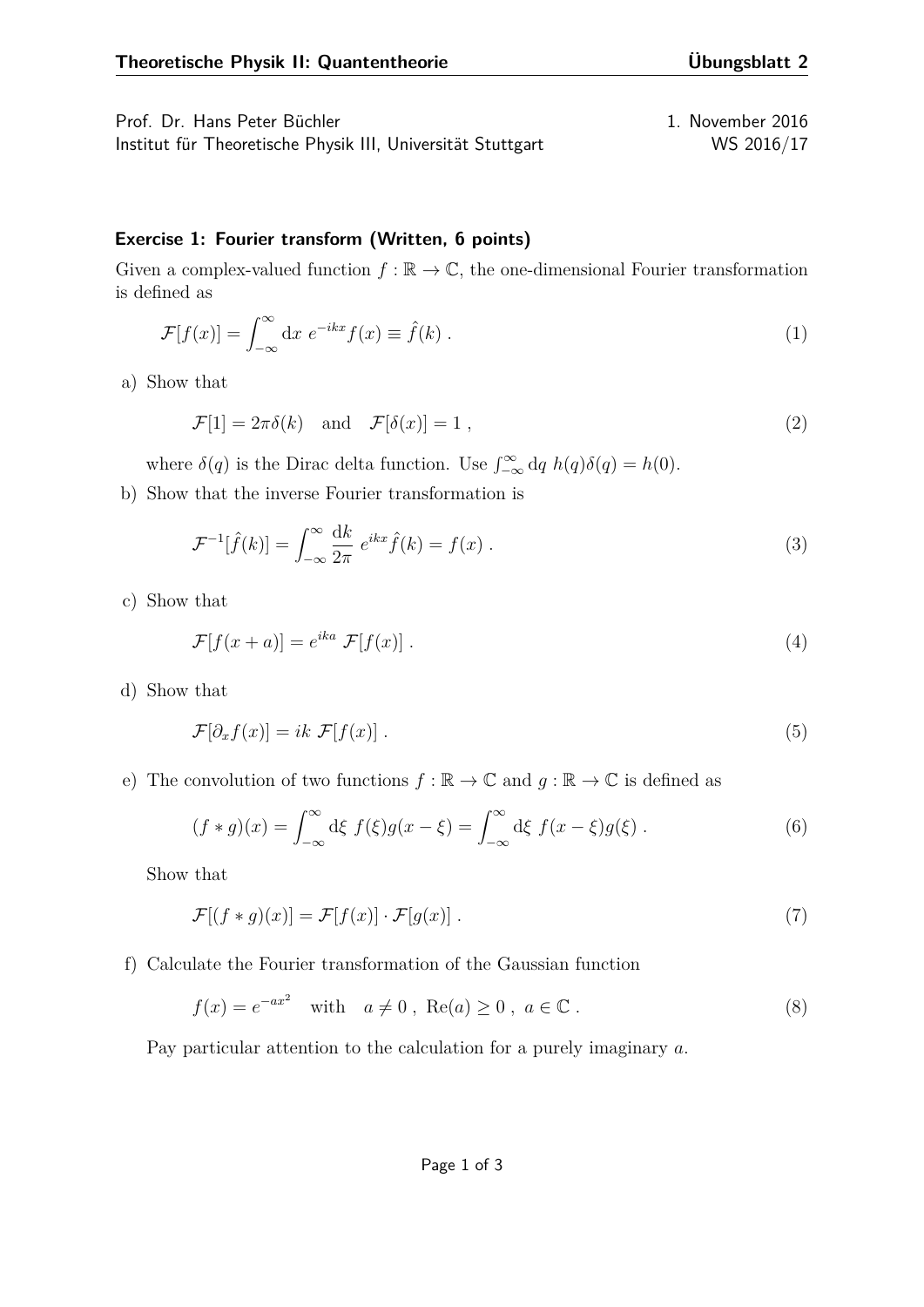## **Exercise 2: Wave packet (Written, 6 points)**

We consider a free particle of mass *m*. Its dispersion relation is  $\omega(k) = \frac{\hbar}{2m}k^2$ . As shown in the lecture, the functions  $\psi_k(x) = e^{i(kx - \omega(k)t)}$  form a basis for the solution space of the Schrödinger equation for the free particle.

One solution of the Schrödinger equation for the free particle is the Gaussian wave packet. At time  $t = 0$ , the wave packet is of the form

$$
\psi(x,0) = A e^{ik_0 x} e^{-\frac{(x-x_0)^2}{4\sigma}}.
$$
\n(9)

- a) Calculate the normalization constant *A*.
- b) Show that the wave packet becomes

$$
\psi(x,t) = \left(\frac{\sigma}{2\pi\sigma_t^2}\right)^{\frac{1}{4}} e^{ik_0x} e^{-i\frac{\hbar}{2m}k_0^2 t} e^{-\frac{(x-(x_0+\hbar k_0t/m))^2}{4\sigma_t}}, \quad \sigma_t = \sigma + i\frac{\hbar}{2m}t \tag{10}
$$

for arbitrary time *t*.

c) Determine the velocity of the particle which is described by the wave packet. Use the equations

$$
\langle v \rangle = \partial_t \langle x \rangle \,, \quad \langle x \rangle = \int_{-\infty}^{\infty} dx \, \psi^*(x, t) x \psi(x, t) \,.
$$
 (11)

d) The uncertainty  $\Delta x$  is defined by  $(\Delta x)^2 = \langle x^2 \rangle - \langle x \rangle^2$ . It is a measure of the width of a probability distribution. At  $t = 0$ , the uncertainty of the particle's position is given by  $(\Delta x)^2|_{t=0} = \sigma$ . Show that

<span id="page-1-1"></span>
$$
(\Delta x)^2 = \sigma(a_0 + a_1 t^2) \tag{12}
$$

for arbitrary time *t*.

e) A temperature profile  $T(x,t)$  is described by the heat equation

$$
\partial_t T(x,t) - D \partial_x^2 T(x,t) = 0 , \qquad (13)
$$

where *D* is a real constant. We consider a Gaussian temperature profile with  $(\Delta x)^2|_{t=0} = \sigma$  at  $t=0$ . Show that

<span id="page-1-0"></span>
$$
(\Delta x)^2 = \sigma(b_0 + b_1 t) \tag{14}
$$

for arbitrary time *t*. Take into account that  $\langle x \rangle$  is defined by

$$
\langle x \rangle = \int_{-\infty}^{\infty} dx \, T(x, t)x \,. \tag{15}
$$

in the context of the heat equation.